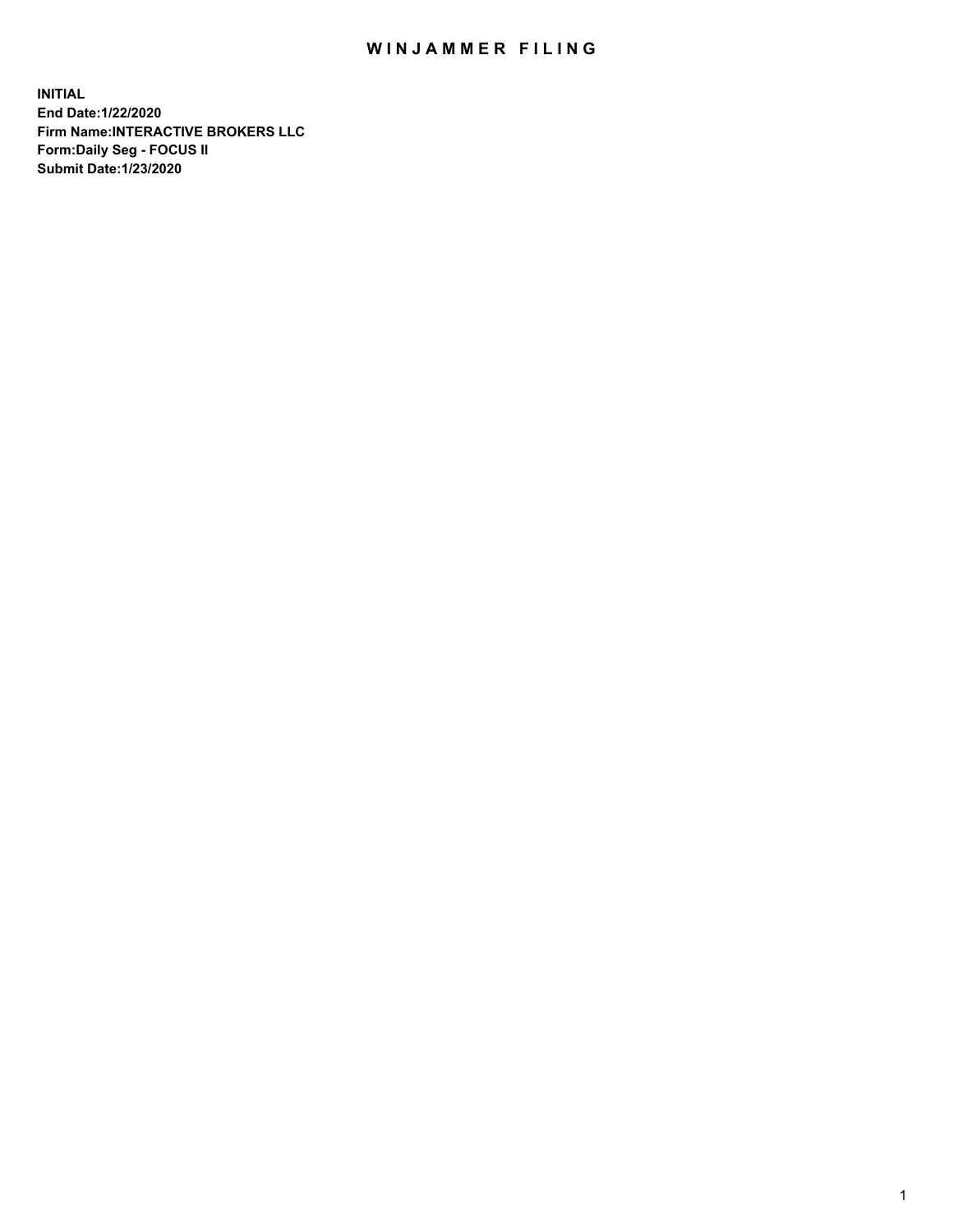**INITIAL End Date:1/22/2020 Firm Name:INTERACTIVE BROKERS LLC Form:Daily Seg - FOCUS II Submit Date:1/23/2020 Daily Segregation - Cover Page**

| Name of Company                                                                                                                                                                                                                                                                                                                | <b>INTERACTIVE BROKERS LLC</b>                                                                  |
|--------------------------------------------------------------------------------------------------------------------------------------------------------------------------------------------------------------------------------------------------------------------------------------------------------------------------------|-------------------------------------------------------------------------------------------------|
| <b>Contact Name</b>                                                                                                                                                                                                                                                                                                            | <b>James Menicucci</b>                                                                          |
| <b>Contact Phone Number</b>                                                                                                                                                                                                                                                                                                    | 203-618-8085                                                                                    |
| <b>Contact Email Address</b>                                                                                                                                                                                                                                                                                                   | jmenicucci@interactivebrokers.c<br>om                                                           |
| FCM's Customer Segregated Funds Residual Interest Target (choose one):<br>a. Minimum dollar amount: ; or<br>b. Minimum percentage of customer segregated funds required:% ; or<br>c. Dollar amount range between: and; or<br>d. Percentage range of customer segregated funds required between:% and%.                         | $\overline{\mathbf{0}}$<br>$\overline{\mathbf{0}}$<br>155,000,000 245,000,000<br>0 <sub>0</sub> |
| FCM's Customer Secured Amount Funds Residual Interest Target (choose one):<br>a. Minimum dollar amount: ; or<br>b. Minimum percentage of customer secured funds required:% ; or<br>c. Dollar amount range between: and; or<br>d. Percentage range of customer secured funds required between:% and%.                           | $\overline{\mathbf{0}}$<br>$\overline{\mathbf{0}}$<br>80,000,000 120,000,000<br><u>00</u>       |
| FCM's Cleared Swaps Customer Collateral Residual Interest Target (choose one):<br>a. Minimum dollar amount: ; or<br>b. Minimum percentage of cleared swaps customer collateral required:% ; or<br>c. Dollar amount range between: and; or<br>d. Percentage range of cleared swaps customer collateral required between:% and%. | <u>0</u><br>$\underline{\mathbf{0}}$<br>$\underline{0}$ $\underline{0}$<br>0 Q                  |

Attach supporting documents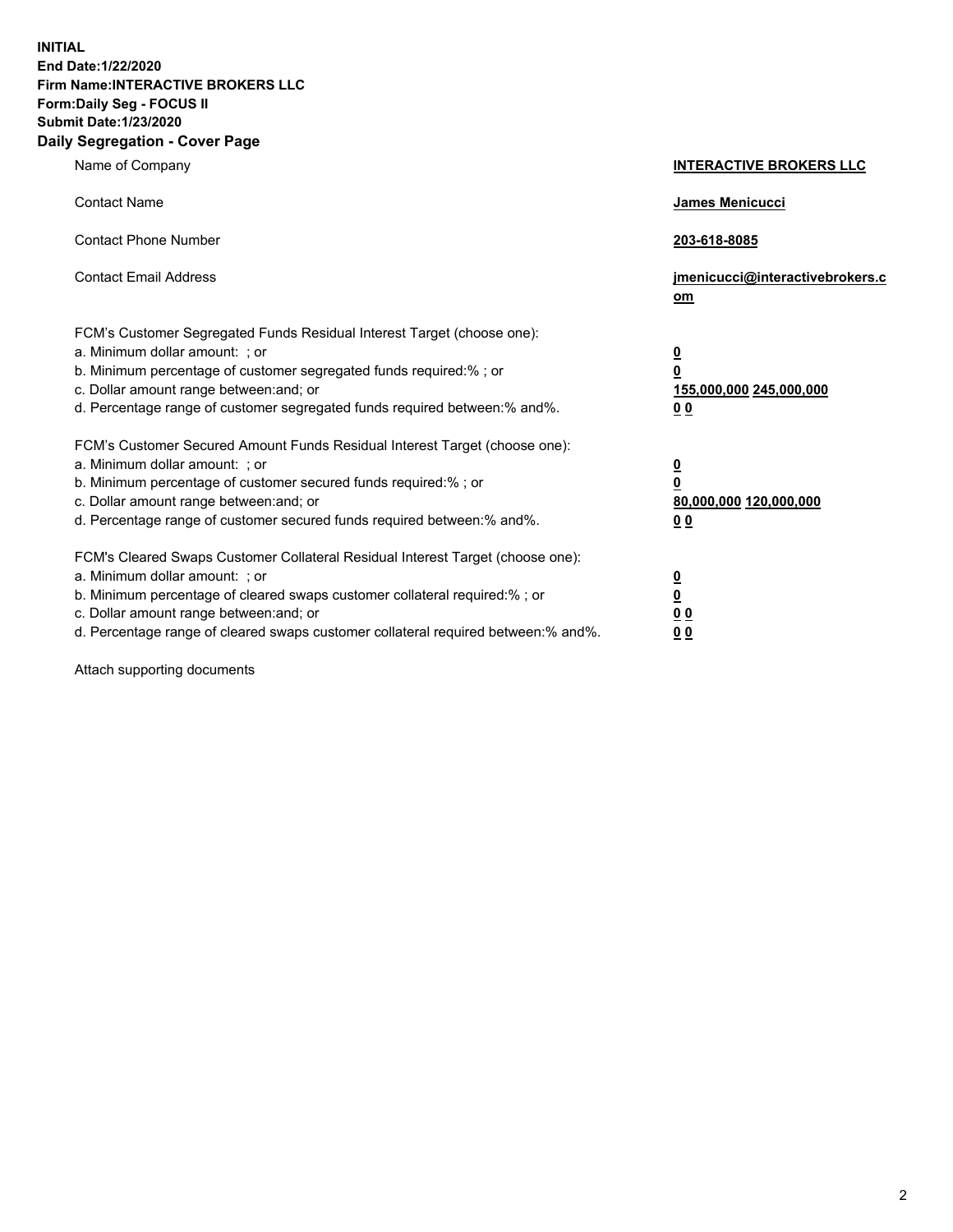**INITIAL End Date:1/22/2020 Firm Name:INTERACTIVE BROKERS LLC Form:Daily Seg - FOCUS II Submit Date:1/23/2020 Daily Segregation - Secured Amounts**

|     | Foreign Futures and Foreign Options Secured Amounts                                         |                                   |
|-----|---------------------------------------------------------------------------------------------|-----------------------------------|
|     | Amount required to be set aside pursuant to law, rule or regulation of a foreign            | $0$ [7305]                        |
|     | government or a rule of a self-regulatory organization authorized thereunder                |                                   |
| 1.  | Net ledger balance - Foreign Futures and Foreign Option Trading - All Customers             |                                   |
|     | A. Cash                                                                                     | 482, 181, 713 [7315]              |
|     | B. Securities (at market)                                                                   | $0$ [7317]                        |
| 2.  | Net unrealized profit (loss) in open futures contracts traded on a foreign board of trade   | 16,867,029 [7325]                 |
| 3.  | Exchange traded options                                                                     |                                   |
|     | a. Market value of open option contracts purchased on a foreign board of trade              | 183,384 [7335]                    |
|     | b. Market value of open contracts granted (sold) on a foreign board of trade                | -263,373 [7337]                   |
| 4.  | Net equity (deficit) (add lines 1. 2. and 3.)                                               | 498,968,753 [7345]                |
| 5.  | Account liquidating to a deficit and account with a debit balances - gross amount           | 114,496 [7351]                    |
|     | Less: amount offset by customer owned securities                                            | 0 [7352] 114,496 [7354]           |
| 6.  | Amount required to be set aside as the secured amount - Net Liquidating Equity              | 499,083,249 [7355]                |
|     | Method (add lines 4 and 5)                                                                  |                                   |
| 7.  | Greater of amount required to be set aside pursuant to foreign jurisdiction (above) or line | 499,083,249 [7360]                |
|     | 6.                                                                                          |                                   |
|     | FUNDS DEPOSITED IN SEPARATE REGULATION 30.7 ACCOUNTS                                        |                                   |
| 1.  | Cash in banks                                                                               |                                   |
|     | A. Banks located in the United States                                                       | 60,043,439 [7500]                 |
|     | B. Other banks qualified under Regulation 30.7                                              | 0 [7520] 60,043,439 [7530]        |
| 2.  | Securities                                                                                  |                                   |
|     | A. In safekeeping with banks located in the United States                                   | 467,367,000 [7540]                |
|     | B. In safekeeping with other banks qualified under Regulation 30.7                          | 0 [7560] 467,367,000 [7570]       |
| 3.  | Equities with registered futures commission merchants                                       |                                   |
|     | A. Cash                                                                                     | $0$ [7580]                        |
|     | <b>B.</b> Securities                                                                        | $0$ [7590]                        |
|     | C. Unrealized gain (loss) on open futures contracts                                         | $0$ [7600]                        |
|     | D. Value of long option contracts                                                           | $0$ [7610]                        |
|     | E. Value of short option contracts                                                          | 0 [7615] 0 [7620]                 |
| 4.  | Amounts held by clearing organizations of foreign boards of trade                           |                                   |
|     | A. Cash                                                                                     | $0$ [7640]                        |
|     | <b>B.</b> Securities                                                                        | $0$ [7650]                        |
|     | C. Amount due to (from) clearing organization - daily variation                             | $0$ [7660]                        |
|     | D. Value of long option contracts                                                           | $0$ [7670]                        |
|     | E. Value of short option contracts                                                          | 0 [7675] 0 [7680]                 |
| 5.  | Amounts held by members of foreign boards of trade                                          |                                   |
|     | A. Cash                                                                                     | 88,923,079 [7700]                 |
|     | <b>B.</b> Securities                                                                        | $0$ [7710]                        |
|     | C. Unrealized gain (loss) on open futures contracts                                         | 9,546,003 [7720]                  |
|     | D. Value of long option contracts                                                           | 183,384 [7730]                    |
|     | E. Value of short option contracts                                                          | -263,373 [7735] 98,389,093 [7740] |
| 6.  | Amounts with other depositories designated by a foreign board of trade                      | $0$ [7760]                        |
| 7.  | Segregated funds on hand                                                                    | $0$ [7765]                        |
| 8.  | Total funds in separate section 30.7 accounts                                               | 625,799,532 [7770]                |
| 9.  | Excess (deficiency) Set Aside for Secured Amount (subtract line 7 Secured Statement         | 126,716,283 [7380]                |
|     | Page 1 from Line 8)                                                                         |                                   |
| 10. | Management Target Amount for Excess funds in separate section 30.7 accounts                 | 80,000,000 [7780]                 |
| 11. | Excess (deficiency) funds in separate 30.7 accounts over (under) Management Target          | 46,716,283 [7785]                 |
|     |                                                                                             |                                   |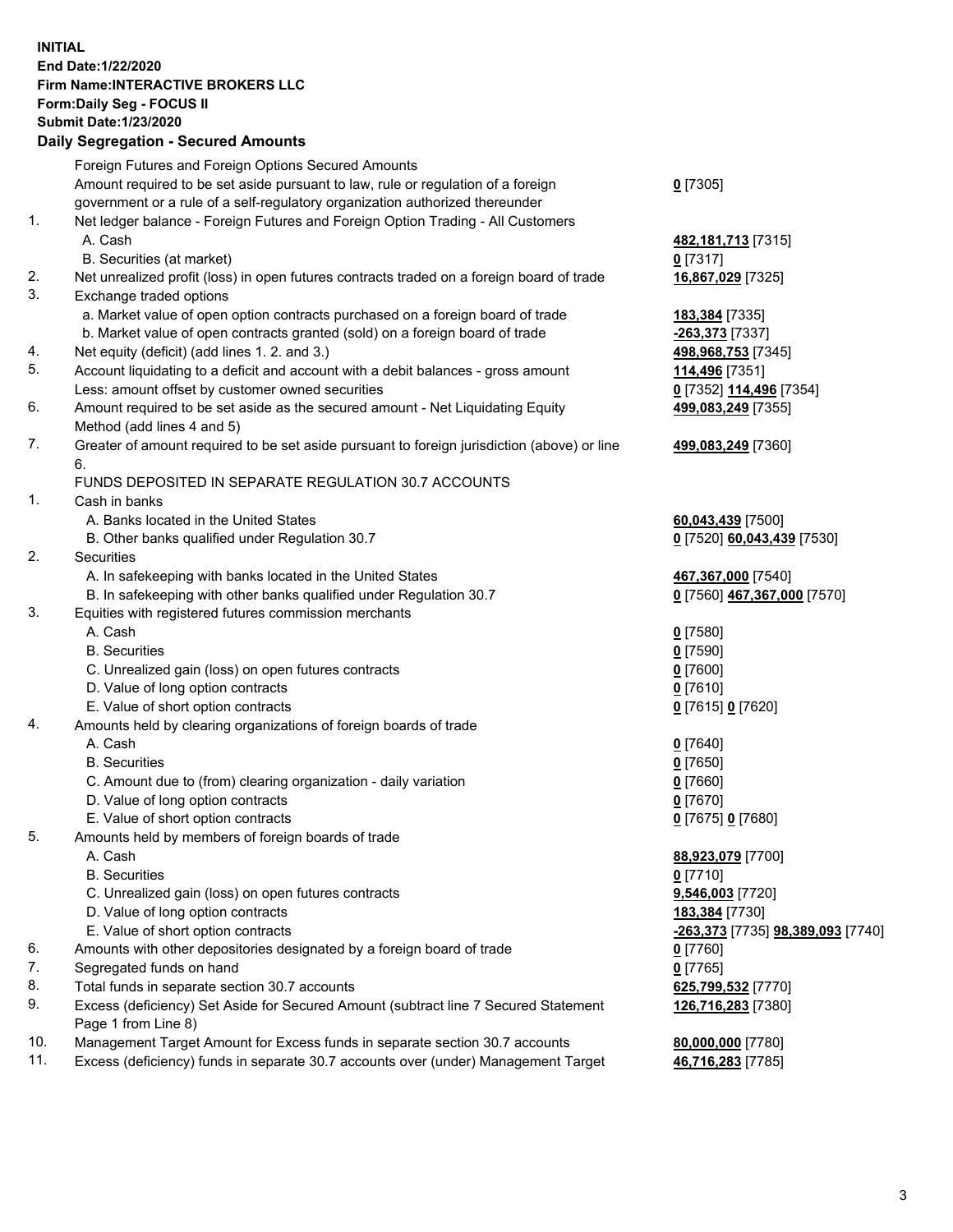**INITIAL End Date:1/22/2020 Firm Name:INTERACTIVE BROKERS LLC Form:Daily Seg - FOCUS II Submit Date:1/23/2020 Daily Segregation - Segregation Statement** SEGREGATION REQUIREMENTS(Section 4d(2) of the CEAct) 1. Net ledger balance A. Cash **4,093,925,665** [7010] B. Securities (at market) **0** [7020] 2. Net unrealized profit (loss) in open futures contracts traded on a contract market **12,329,665** [7030] 3. Exchange traded options A. Add market value of open option contracts purchased on a contract market **179,114,683** [7032] B. Deduct market value of open option contracts granted (sold) on a contract market **-220,601,999** [7033] 4. Net equity (deficit) (add lines 1, 2 and 3) **4,064,768,014** [7040] 5. Accounts liquidating to a deficit and accounts with debit balances - gross amount **934,429** [7045] Less: amount offset by customer securities **0** [7047] **934,429** [7050] 6. Amount required to be segregated (add lines 4 and 5) **4,065,702,443** [7060] FUNDS IN SEGREGATED ACCOUNTS 7. Deposited in segregated funds bank accounts A. Cash **985,607,469** [7070] B. Securities representing investments of customers' funds (at market) **1,902,947,270** [7080] C. Securities held for particular customers or option customers in lieu of cash (at market) **0** [7090] 8. Margins on deposit with derivatives clearing organizations of contract markets A. Cash **13,350,502** [7100] B. Securities representing investments of customers' funds (at market) **1,418,219,733** [7110] C. Securities held for particular customers or option customers in lieu of cash (at market) **0** [7120] 9. Net settlement from (to) derivatives clearing organizations of contract markets **-12,314,293** [7130] 10. Exchange traded options A. Value of open long option contracts **179,090,120** [7132] B. Value of open short option contracts **-220,608,333** [7133] 11. Net equities with other FCMs A. Net liquidating equity **0** [7140] B. Securities representing investments of customers' funds (at market) **0** [7160] C. Securities held for particular customers or option customers in lieu of cash (at market) **0** [7170] 12. Segregated funds on hand **0** [7150] 13. Total amount in segregation (add lines 7 through 12) **4,266,292,468** [7180] 14. Excess (deficiency) funds in segregation (subtract line 6 from line 13) **200,590,025** [7190] 15. Management Target Amount for Excess funds in segregation **155,000,000** [7194]

16. Excess (deficiency) funds in segregation over (under) Management Target Amount Excess

**45,590,025** [7198]